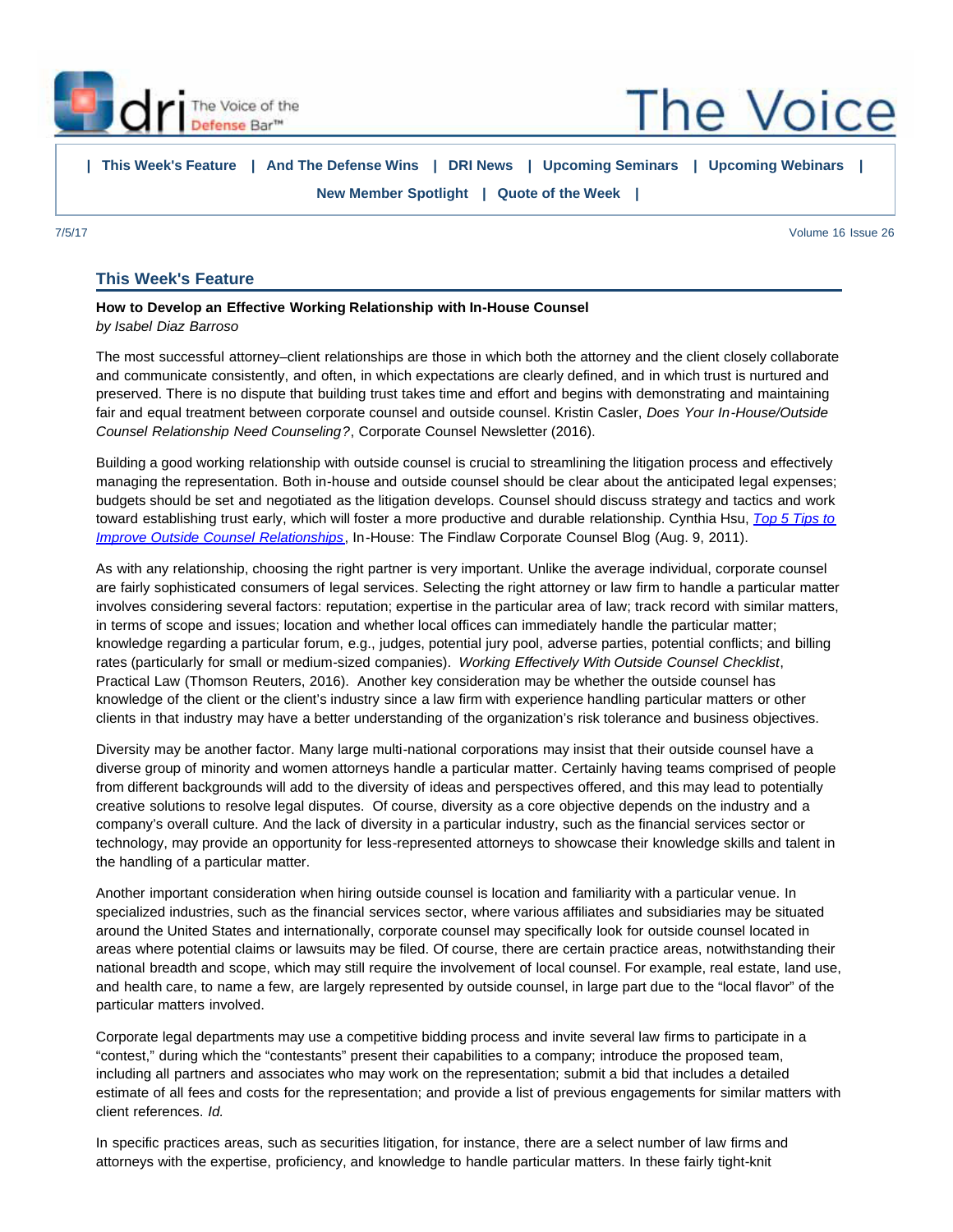communities of lawyers with specialized expertise, it is fairly easy for corporate legal departments to know who to call. In fact, similar institutions within a particular industry may hire the same law firms or attorneys.

The fee arrangement is another important consideration, and law firms that offer alternative fee arrangements, as opposed to strict hourly billing, may be more inviting. Some examples of alternative fee arrangements include a fixed (flat) fee, which offers predictable pricing for routine legal matters and is common in the insurance industry; blended or hybrid rates, in which a law firm may charge an agreed rate for all attorneys staffing a legal matter; capped fees, in which each attorney may bill the attorney's usual billing rate but the total bill cannot exceed a capped amount; or collared fees, in which a client pays a law firm hourly fees subject to a case budget and a "collar" (a range above and below the budget, typically 10 percent). With collared fees, if the total fees are less than the lower collar amount, outside counsel receives a bonus. If the total fees are higher than the upper collar amount, the client receives a discount, an offset against the law firm's hourly rate. Other fee arrangements include "hold-backs," in which the client withholds an agreed fee amount until a certain result is achieved, or until the end of the engagement; "success fees," which pay the law firm a bonus for achieving a certain result; and contingent-fee arrangements, in which the client pays the law firm a percentage of the total financial recovery obtained in a matter. *Id.*

Corporations are not monolithic or static, and they are constantly evolving, so it may be unrealistic for outside counsel to "understand" an organization's business objectives completely. That being said, outside counsel should have a general understanding regarding the products or services offered by a company, and how those may influence the company's strategies and goals in litigating or defending a particular matter.

While in-house counsel can expect their hired attorneys to have the expertise and legal acumen to handle particular matters, there is a greater appreciation for those outside attorneys who understand what is expected of corporate counsel and tailor their requests for information or documents during the course of litigation accordingly. For example, in a multi-national securities firm, it would be a significant challenge for an in-house lawyer to accommodate discovery requests seeking electronic communications, and the in-house lawyer would anticipate that outside counsel would know how to jump through the multiple "hoops" to satisfy such a request. In a case involving representing a securities firm, outside counsel should have anticipated those challenges and made arguments to opposing counsel or the court to demonstrate why a particular discovery request should be narrowly tailored to the particular issues in a case. Outside counsel should have some understanding of how the business works and know the relevant departments, decision makers, and corporate history. Not only may it prove beneficial to streamline the discovery process, it also demonstrates a keen interest in a corporate client's identity and brand.

In-house counsel also may appreciate it when an outside attorney recognizes that the in-house counsel's position within the organization involves limitations or constraints that may influence his or her decision making or authority. Understanding that corporate counsel may need to obtain approval from multiple individuals in the department hierarchy, or will need to have sufficient time to request a settlement check, and conveying that understanding by handling a particular matter so that it makes "less work" for in-house counsel, is another way that outside attorneys can "add value" and prove themselves to be indispensable to their clients. In this way, outside counsel are generating goodwill with their in-house counsel counterparts.

In-house counsel may look to outside attorneys to "think outside the box" and offer creative solutions to resolve litigation and achieve a company's stated business goals. The main objective is to resolve a case in the most costeffective matter. At the outset, it is critical to discuss strategies to achieve a quick resolution. Is a motion to dismiss viable? Is the complaint patently wrong and does it make sense to ask opposing counsel to consider a dismissal? Is there specific discovery to propound or respond to which may set up a dispositive motion at a future juncture, or does something specific offer leverage for an early mediation or settlement without extensive discovery? There may be instances in which taking an aggressive posture is necessary to defend a corporation, and in-house counsel may want to move forward with counter-claims and Rule 11 sanctions.

Outside counsel should have a clear understanding of a company's objectives and long-term strategy, whether it is keeping costs low, minimizing business disruption, the possibility of additional lawsuits, statute of limitations issues, or forum-shopping, among others. Some in-house counsel may want to be consulted throughout the litigation, on everything from deciding to pursue motion practice or extensive discovery, to identifying key corporate representatives for depositions.

How else can outside counsel add value? Offer pragmatic advice and look for creative solutions to litigate from a position of strength, instead of taking a predictable and conservative stance. Certainly, outside counsel must produce high-quality work product on time, every time. If there are billing guidelines, outside counsel is responsible for making sure that all members of the legal team follow them and provide appropriate and timely updates to the client. Requesting authority for taking certain actions on a particular file is very important, particularly when it comes to hiring experts, filing dispositive motions, working toward settlement, or preparing for a trial. Failing to do so may deal a fatal blow and destroy any potential goodwill or trust that has been earned over the course of the relationship.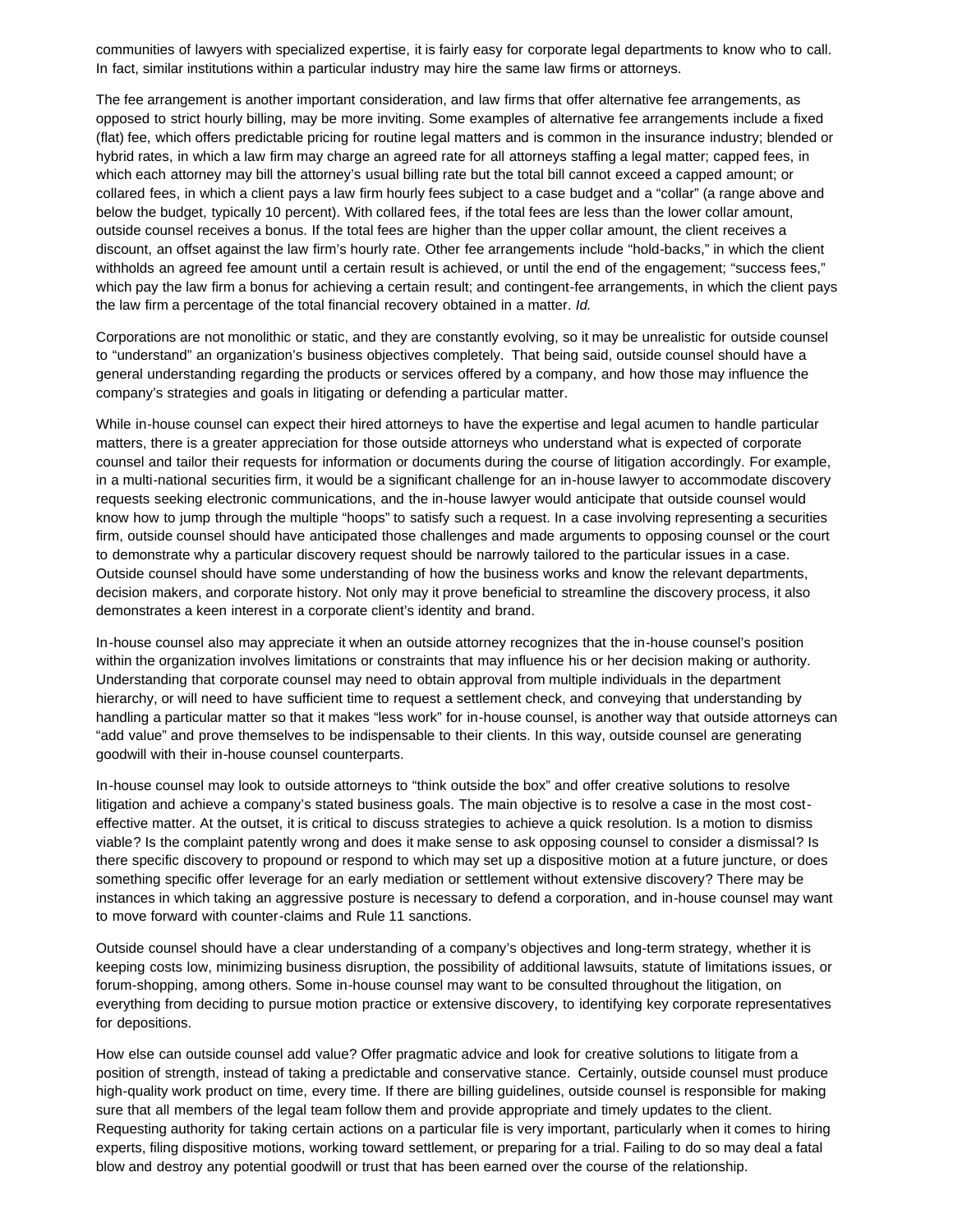Litigation strategy may also involve discussing outcomes and whether there is a cost-effective means to achieve a "good result." How does the in-house counsel define a "good result"? It may be largely case specific, but having candid discussions with in-house counsel regarding their expectations and stated objectives will give outside counsel better understanding regarding how an "outcome" may fit into a corporation's overall, long-term strategy. A good result may be getting a matter dismissed early with minimal expense, or pushing a litigation strategy that leads to a favorable settlement. While in some industries it may be rare to take a case to a trial, certainly winning a trial or reaching a verdict that is favorable for the client can be seen as a "good result." A good result can also be paying less on a case than what it may be worth, while a "bad result" may be the exact opposite.

From the perspective of outside counsel, it is important that corporate counsel provide clear direction, particularly since the respective objectives for the organization and the outside attorney or firm may be fundamentally different. Constant and effective communication is critical. In-house counsel must explain how strategically important a particular case might be and then succinctly define what it is that a company requires outside counsel to do. It may be necessary to balance the potentially divergent objectives between the organization and the attorney or law firm hired to represent it.

In-house counsel must ensure that billing guidelines are followed and budget requirements are met. Periodic and regular updates regarding the status of the litigation are also important and should be provided timely. Byron P. Hansbro & Michael Van Riper, *Managing Relationships with Outside Counsel*, DRI—Insurance Coverage and Claims (Apr. 2016). Outside counsel should be cognizant of the potential for adverse rulings, unexpected increases in litigation expenses that may affect the overall reserves, and any potential negative press or media attention. Outside counsel should continually address these with in-house counsel as litigation moves forward. This way, outside counsel can work in tandem with corporate counsel to address problems as they arise.

Essentially, the hiring organization likely wants to pay as little as possible, while the hired attorney or law firm may want to earn as much as possible, and perhaps, ensure against an unfavorable result by paying a settlement that the organization may perceive is unreasonable. In that case, the in-house counsel may look to the outside attorney for guidance and assistance to move forward with a strategy or result that may be in the corporation's best interests, even if it means that the fallout from a less than favorable result is shared by all, e.g., attorney, law firm, corporation, alike. Cost-effective representation is another key consideration. Still, it can certainly enhance an outside attorney's credibility to resolve a matter quickly and efficiently, notwithstanding that there was little opportunity to "bill time." Any good result for the client is a good result for the outside counsel. In fact, the in-house counsel may be more willing to advocate for the outside counsel who achieves a favorable result, even though the billings were low, and consider retaining him or her on matters in the future.

Hiring experts is an important decision in almost any litigation. The surest way to foster and build trust with corporate counsel is to involve them in the hiring decisions. Many in-house counsel see the hiring of experts as a collaborative process, working with their outside attorneys to find the most qualified expert, particularly in specialized industries such as pharmaceuticals or the financial services sector. While most corporate counsel would likely defer to their outside attorneys' recommendations, it is still imperative that corporate legal counsel have a "seat at the table" to offer their own input and insights into the hiring of experts. For larger corporate legal departments, it may be necessary for the experts used in litigation to be vetted and approved by others in executive management for the organization, so it may be necessary for in-house counsel to be directly involved to move forward with retaining an expert. In some specialized industries, there may be only a few "experts" whom everyone already is familiar with, so the hiring decision may be less difficult. Even so, hiring an expert may offer a good opportunity for outside counsel to foster a sense of trust and partnership with corporate counsel and provide an excellent opportunity to "learn the industry."

Litigation expenses have increased over time, and many corporate legal departments have found arbitration to be a less costly means to resolve disputes amicably. Still, in some instances, arbitration can be quite costly, particularly in cases in which the issues are complex and discovery requirements may be extensive. In the financial services arena, arbitration may be preferred since it is a very specialized industry, and it is not always certain that judges and potential juries will appreciate its myriad details and nuances. There is also a concern that the judicial system will not provide the time and attention to complex financial cases that they deserve. That being said, arbitration is confidential and generally is a less expensive option than costly litigation. Even for sophisticated financial institutions, arbitration may be a good option, particularly if there are co-defendants who may not be agreeable to moving forward with arbitration and arguably have greater liability for the alleged harm; in that case, litigating in court, rather than pursuing arbitration, may be worthwhile, if only to avoid being the only entity defending a claim.

Overall, the essential ingredient to building a successful and long-lasting partnership with in-house counsel is to add value, which may be less an issue of legal acumen than of an attorney's "soft skills," e.g., personality, perseverance, communication, and responsiveness. Many in-house lawyers were once "outside counsel" themselves, and they may have a difficult time giving up control to someone else. In that respect, the last thing that an in-house counsel wants to think is that he or she could have done a better job handling a particular matter. By making an effort to collaborate and